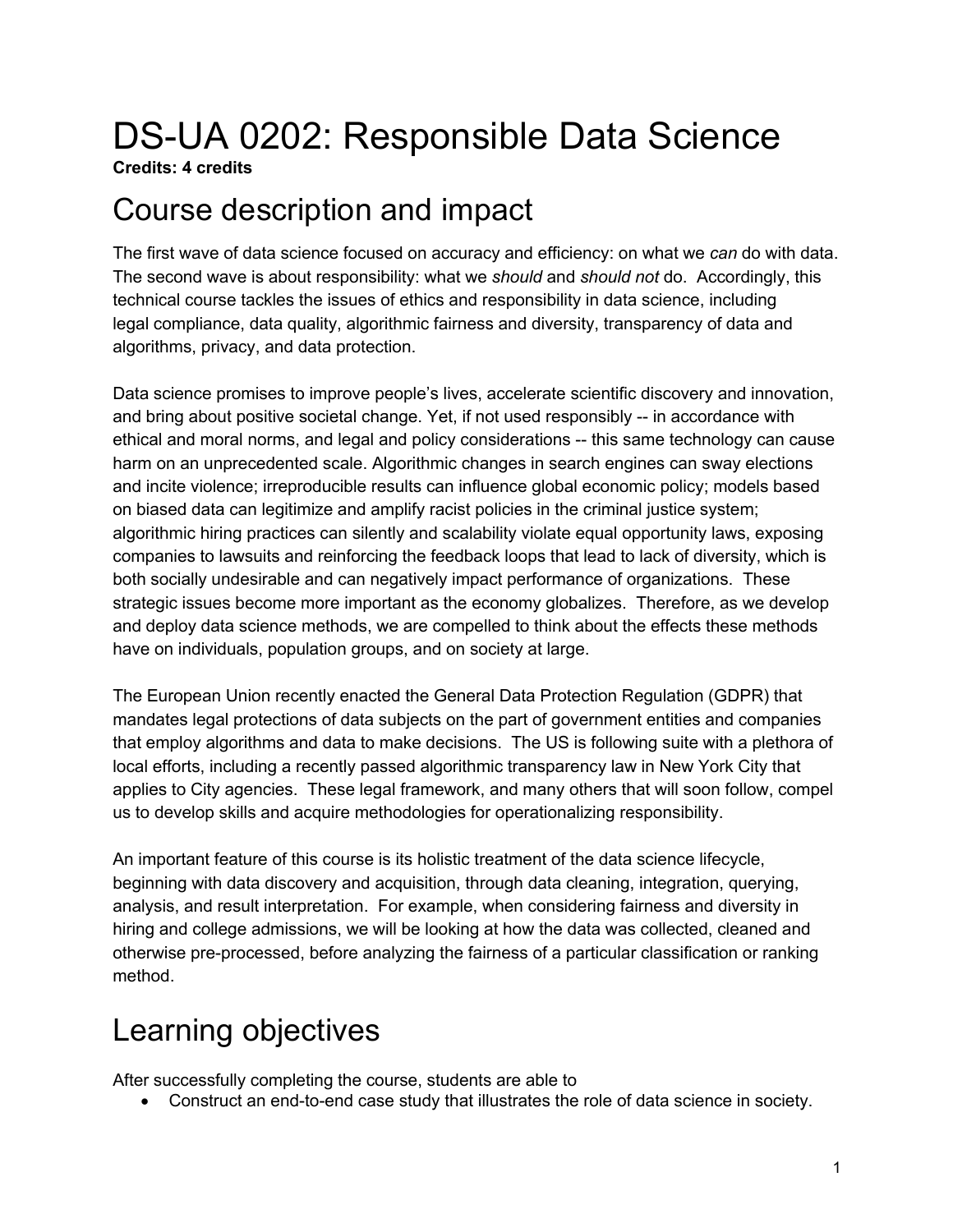- Explain the ethical and/or legal constraints in the collection and sharing of data according to a framework of the student's choice.
- Articulate the differences between various interpretations of algorithmic fairness, and relate these interpretations to the points of view of different stakeholders.
- Be conversant in the implications of current algorithmic approaches as they relate to culture and society.

# Office hours

The course instructor is available two hours per week for one on one meetings with students. *[Specifics added here for finalized syllabus]*

# Topics covered

The course is structured into a sequence of lectures and accompanying assignments.

The assignment consists of labs and homeworks.

- Labs are short exercises done in class and submitted in class.
- Homeworks are longer exercises designed to take one to two weeks.

This course uses the python programming language. All labs and homework assignments are expected to be formulated as Jupyter notebooks.

Two of the homework assignments are stand-alone essay-type assignments. Additionally, writing is embedded in the labs and homeworks. During the labs, students write computer programs that analyze provided datasets. The computer programs are complex to write, as often each part must be cohesive with the others. During the homeworks, students write computer programs and provide short essays on the interpretation of the data and the implications for the data around some decision or problem that the data inform. The writing length would typically be one to two to pages for these essays.

This course does not have a required textbook. Each topic will be accompanied by required reading, as listed in the weekly schedule. In some cases, expert-level technical research papers are listed as assigned reading. These papers will be summarized as lecture notes at a level that is accessible to students.

#### **Background Reading (required)**

- Barocas & Selbst (2016) "Big Data's Disparate Impact" link (62 pages, read in weeks 1, 2, 3 of the course)
- White House Report on Big Data (2014) "Big Data: Seizing Opportunities, Preserving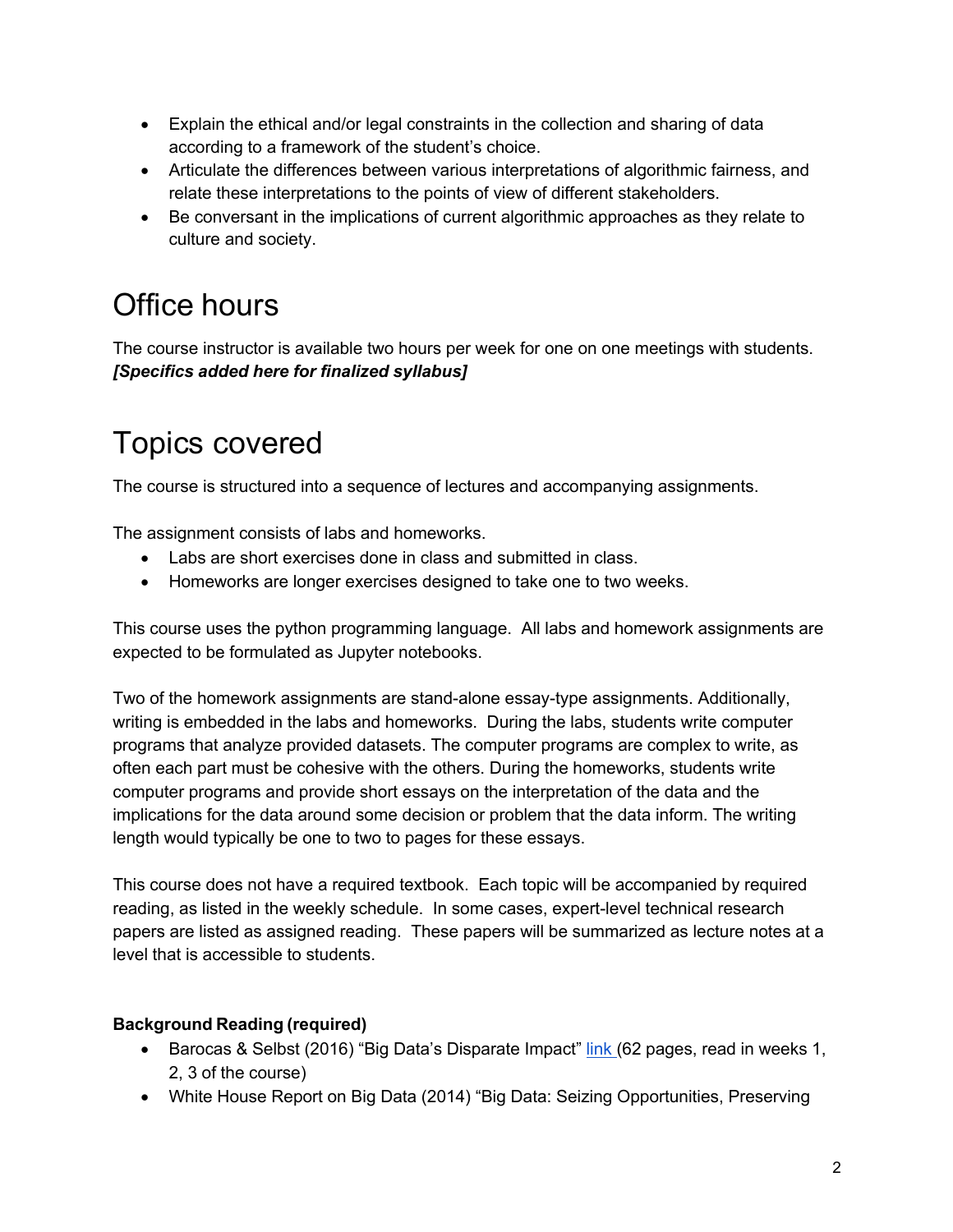Values" link (85 pages, read in weeks 4, 5, 6 of the course)

- Brauneis & Goodman (2017) "Algorithmic Transparency for the Smart City" link (74 pages, read in weeks 10, 11, 12 of the course)
- Kroll et al. (2017) "Accountable Algorithms" link (74 pages, read in weeks 13, 14 of the course)

#### **Background Reading (optional)**

- Cathy O'Neil "Weapons of Math Destruction" (book)
- Frank Pasquale "The Black Box Society" (book)
- Virginia Eubanks "Automating Inequality" (book)

A weekly schedule is below. Each week has two 75-minute lectures and one 50-minute lab. Some weeks have a homework that is due the following week.

- 1. Background on responsibility
	- a. Topics: Introduction and overview, highlighting aspects of responsibility in data science through recent examples.
	- b. Reading
		- i. Friedman & Nissenbaum (1996) "Bias in Computer Systems" ACM DL link (18 pages)
		- ii. Hartnett (2016) "How to Force Our Machines to Play Fair: An Interview with Cynthia Dwork" link (not paginated, about 3 pages)
		- iii. Abiteboul & Stoyanovich (2016) "The Data, Responsibly Manifesto" link (not paginated, about 4 pages)
	- c. Lab: refresher on Jupyter notebooks, pandas, basic data visualization.

In this week's lab, students work with supplied Jupyter notebooks that implement basic data analysis and visualization tasks. Students execute the provided programs and customize them. There is no homework assignment for this week.

- 2. The data science lifecycle. Data profiling.
	- a. Topics: Overview of the data science lifecycle. Data profiling and validation. Is my dataset biased? Documenting data transformations. Normalization and standardization.
	- b. Reading
		- i. Abedjan, Golab, Naumann (2017) "Data Profiling: A Tutorial" ACM DL link (5 pages)
		- ii. Stoyanovich et al (2017) "Fides: Towards a Platform for Responsible Data Science" **ACM DL link (6 pages)**
	- c. Lab: exercises on data profiling, validation, transformation.
	- d. Homework 1: implementing and documenting data profiling, validation, transformation.

In this week's lab and homework, students are introduced to interacting with SQL, and use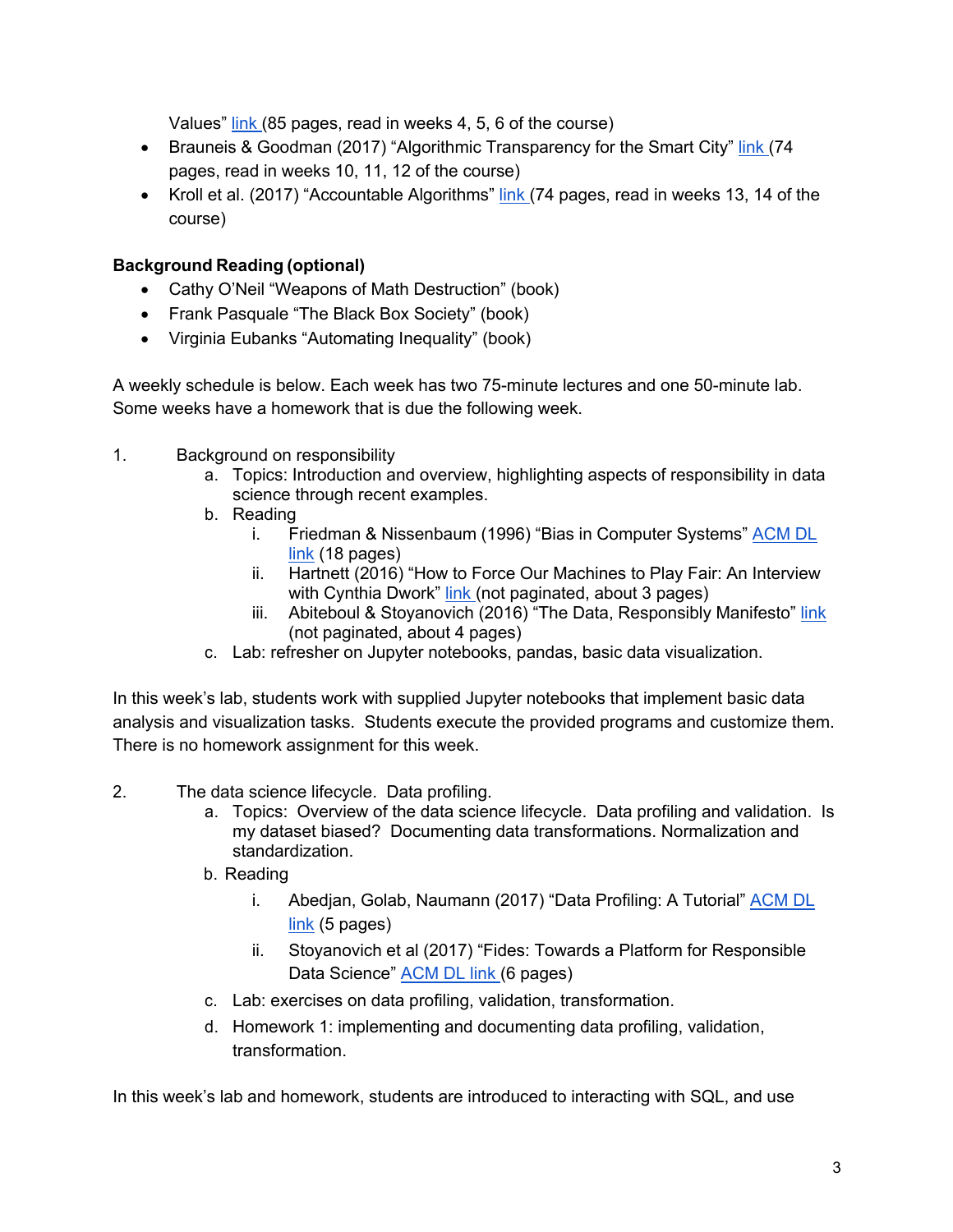provided python libraries to profile and transform datasets. The homework deliverable is a python Jupyter notebook that implements and documents the required transformations, and an accompanying 1-2 page written report that discusses the insights.

- 3. Data sharing. Anonymity and privacy.
	- a. Topics: Overview of responsible data sharing. Anonymization techniques; the limits of anonymization. Harms beyond re-identification.
	- b. Reading
		- i. Sweeney (1997) "Weaving Technology and Policy together to Maintain Confidentiality" link (13 pages)
		- ii. Foulks (1989) "Misalliances in the Barrow Alcohol Study" link (11 pages)
		- iii. Ethics frameworks: The Belmont Report link (10 pages), Community Principles of Ethical Data Sharing (CPEDS) link (not paginated, about 5 pages)
		- iv. Legal frameworks: General Data Protection Regulation (GDPR) link (not paginated, use as a reference)
	- c. Lab: Looking at the Barrow, Alaska Alcohol Study through the lens of CPEDS.
	- d. Homework 2: Written report on assigned reading (10 pages)

This week's lab and homework continue the in-class discussion of the privacy and anonymity considerations in data sharing, and of the potential harms to individuals and populations. The homework deliverable is a 10-page report that considers a recent controversial case of data sharing and use, and compares how this case would be treated by the ethical frameworks covered in class.

- 4. Anonymity and privacy continued.
	- a. Topics: Differential privacy; privacy-preserving synthetic data generation; exploring the privacy / utility trade-off.
	- b. Reading
		- i. Dwork & Roth (2014) "The Algorithmic Foundations of Differential Privacy" (Chapters 1 - 6 pages, 2 - 16 pages, 3 - 37 pages) link
	- c. Lab: Introducing the Data Synthesizer tool.
	- d. Homework 3: Generating privacy-preserving synthetic datasets with the Data **Synthesizer.**

This week's lab and homework focus on privacy-preserving synthetic data generation. During the lab, students are introduced to the Data Synthesizer, an open-source toolkit, implemented in Python. The homework deliverable is an implementation of a multi-step privacy-preserving synthetic data generation scenario, subject to the data owner's requirements, that uses the Data Synthesizer library. Students submit a Jupyter notebook with their implementation, and a 1-2 page written report that discusses how their implementation meets the requirements.

- 5. Data cleaning.
	- a. Topics: Qualitative and quantitative error detection. Missing attribute values and imputation. Outlier detection; duplicate detection. Documenting data cleaning transformations.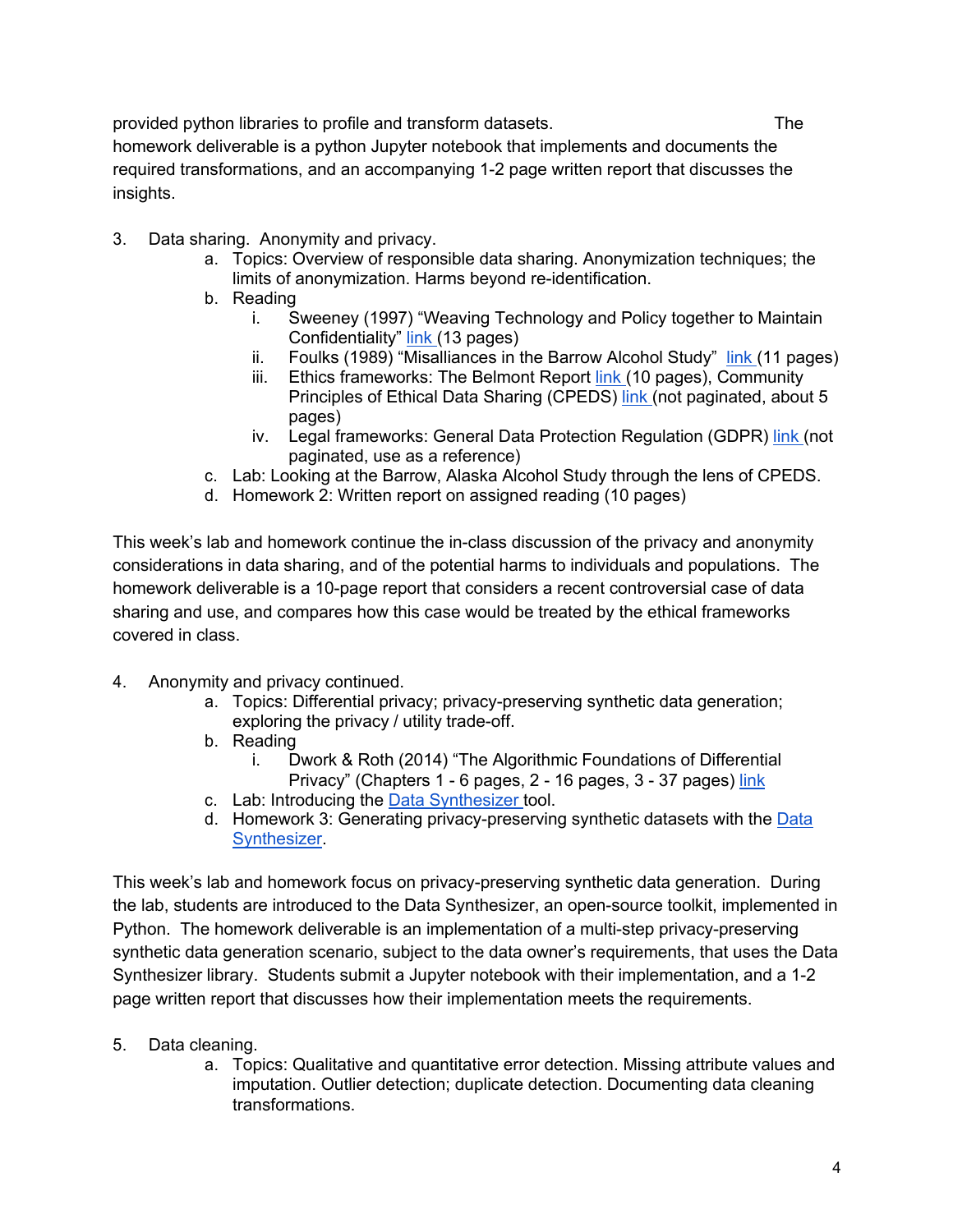- b. Reading
	- i. Chu et al. (ACM SIGMOD 2016) "Data Cleaning: Overview and Emerging Challenges" ACM DL link (6 pages)
- c. Lab: Data cleaning, profiling for bias before and after cleaning.
- d. Homework 4: Data cleaning, profiling for bias before and after cleaning.

This week's lab and homework focus on detecting and mitigating data errors, and on documenting the data cleaning transformations. During the lab, students are introduced to a python library that implements common error detection and data cleaning steps. The homework deliverable is a python implementation of an error detection and data cleaning pipeline. Students submit a Jupyter notebook with their implementation, and a 1-2 page written report that discusses their implementation.

- 6. Midterm.
	- a. Topics: Midterm review; in-class midterm exam.
	- b. Reading: Lecture notes.
	- c. Lab: Active study time for the midterm exam.
- 7. Algorithmic fairness.
	- a. Topics: A taxonomy of fairness definitions; individual and. group fairness. The importance of a socio-technical perspective: stakeholders and trade-offs.
	- b. Reading:
		- i. Angwin, Larson, Mattu, Kirchner (2016) "Machine Bias" link (not paginated, about 6 pages)
		- ii. Dwork, Hardt, Pitassi, Reingold, Zemel (2011) "Fairness through awareness" ACM DL link (13 pages)
	- c. Lab: ProPublica COMPAS investigation.
	- d. Homework 5: ProPublica COMPAS investigation articulating points of view of different stakeholders.

This week's lab and homework focus on different notions of fairness, and on the trade-offs they introduce from the points of view of the stakeholders. During the lab, students are introduced to a library that implements different fairness notions (https://github.com/algofairness/fairnesscomparison/tree/master/fairness or similar). The homework deliverable is a python implementation of a classifier, under alternative fairness constraints. Students submit a Jupyter notebook with their implementation, and a 1-2 page written report that discusses their implementation and the fairness trade-offs.

- 8. Algorithmic fairness continued.
	- a. Topics: Impossibility results; causal definitions; fairness beyond classification.
	- b. Reading:
		- i. Friedler, Scheidegger, Venkatasubramanian (2016) "On the (im)possibility of fairness" link (16 pages)
		- ii. Chouldechova (2016) "Fair Prediction with Disparate Impact: A Study of Bias in Recidivism Prediction Instruments" link (6 pages)
	- c. Lab: Fairness in ranking.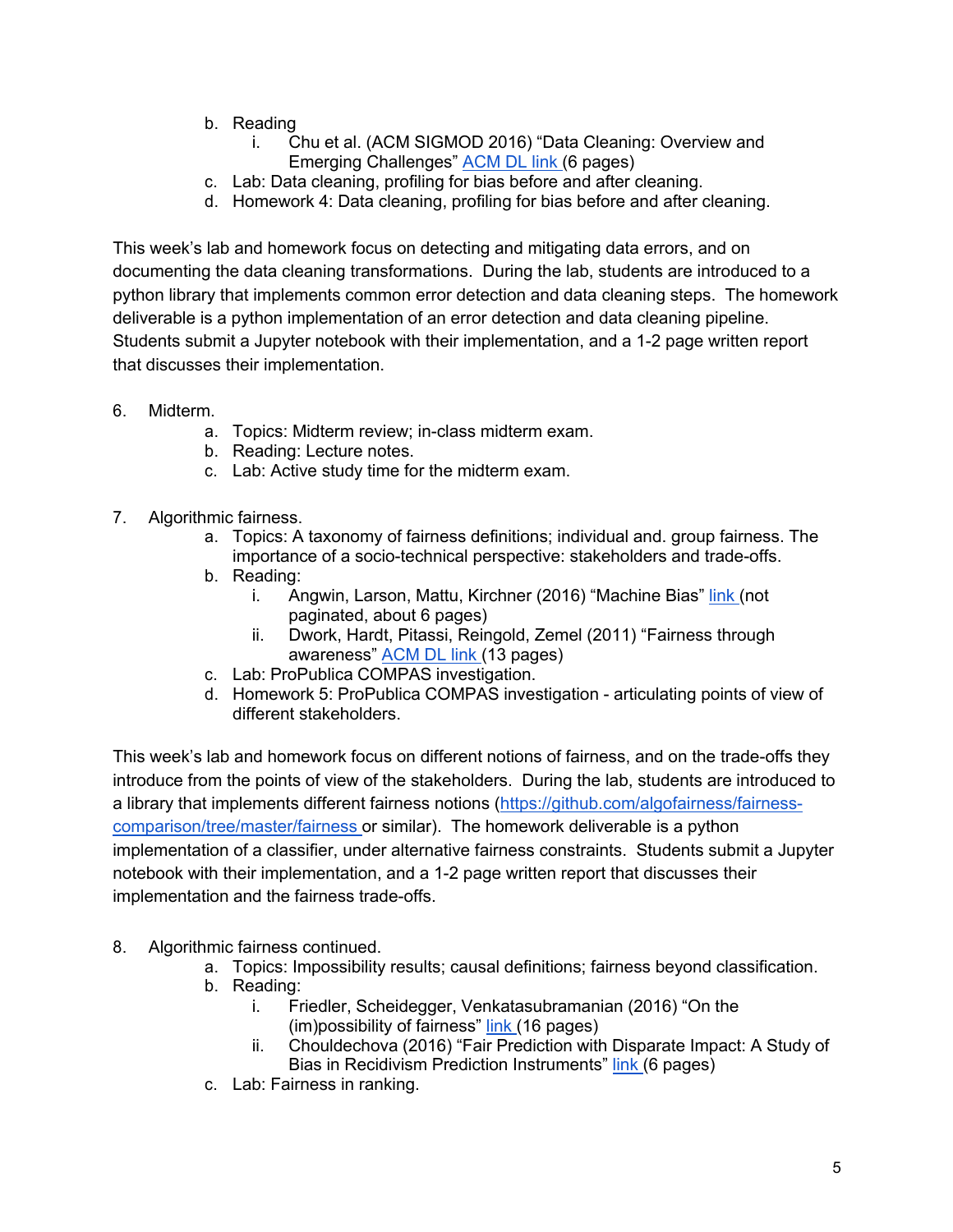This week's lab continues the discussion on fairness, this time for ranking tasks. Students use a fairness in ranking library, execute and modify the provided Jupyter notebook, and discuss the differences in fairness definitions for ranking vs. for classification (covered in Week 7). There is no homework assignment this week.

- 9. Diversity.
	- a. Topics: Background on diversity in information retrieval, recommender systems, crowdsourcing; diversity models and algorithms; diversity vs. fairness; trade-offs between diversity and utility.
	- b. Reading:
		- i. Robinson & Dechant (1997) "Building a Business Case for Diversity" link (11 pages)
		- ii. Crawford (2016) "Artificial Intelligence's White Guy Problem" link (not paginated, about 2 pages)
		- iii. Drosou, Jagadish, Pitoura, Stoyanovich (2017) "Diversity in Big Data: A Review" link (12 pages)
	- c. Lab: Set selection with fairness and diversity constraints.
	- d. Homework 6: Set selection with fairness and diversity constraints.

This week's lab and homework build on the fairness discussion from weeks 7 and 8, and discuss diversity. During the lab, students are introduced to a python library that implements different diversity notions from Drosou et al.. The homework deliverable is a python implementation of a set selection method, under diversity constraints. Students submit a Jupyter notebook with their implementation, and a 1-2 page written report that discusses their implementation and the trade-offs between diversity and utility.

#### 10. Transparency.

- a. Topics: Auditing black-box models; explainable machine learning; software testing.
- b. Reading:
	- i. Datta, Sen, Zick (2016) "Algorithmic Transparency via Quantitative Input Influence" link (20 pages)
	- ii. Ribeiro, Singh, Guestrin (2016) "Why Should I Trust You? Explaining the Predictions of Any Classifier" link (10 pages)
	- iii. Galhotra, Bruin, Meliou (2017) "Fairness Testing: Testing Software for Discrimination" ACM DL link (13 pages)
- c. Lab: Generating Local Interpretable Model-Agnostic Explanations (LIME)

This week's lab starts a discussion on auditing of black-box models. Students work with a provided Jupyter notebook that implements LIME, applying this algorithm to different datasets and classification tasks, and discussing the results. There is no homework assignment this week.

- 11. Transparency continued.
	- a. Topics: Online price discrimination, transparency in online ad delivery.
	- b. Reading:
		- i. Valentio-De Vries, Singer-Vine, Soltani (2012) "Websites Vary Prices,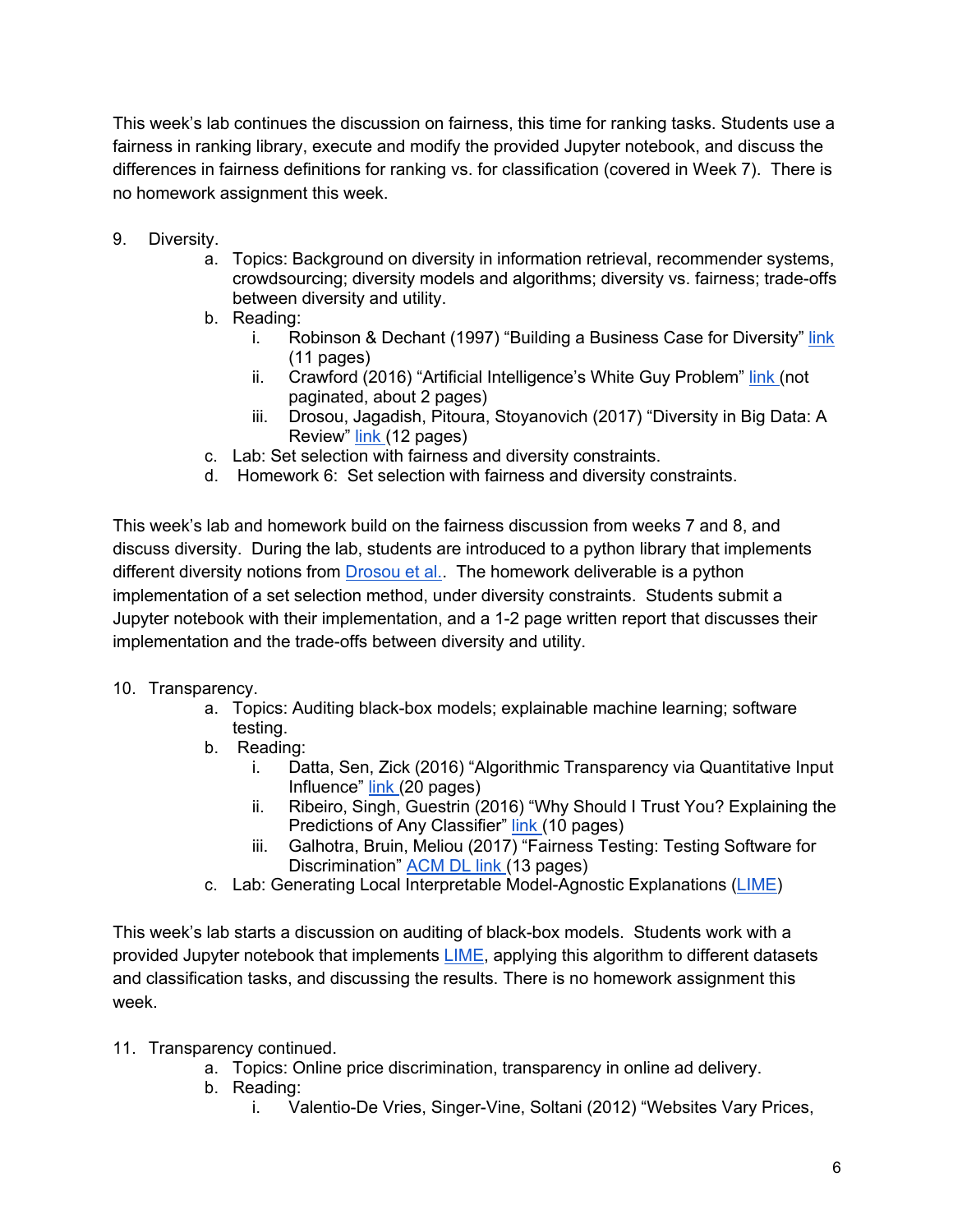Deals, Based on User's Information" link (not paginated, about 4 pages)

- ii. Sweeney (2013) "Discrimination in Online Ad Delivery" link (36 pages) iii. Datta, Tschantz, Datta (2015) "Automated Experiments on Ad Privacy Settings: A Tale of Opacity, Choice and Discrimination" link (21 pages)
- c. Lab: Executing a transparency report with the QII framework, interpreting results.
- d. Homework 7: Customizing transparency reports.

This week's lab and homework focus on producing transparency reports using a causality framework such as QII. During the lab, students execute a prepared Jupyter notebook on a given dataset, to produce a report of the influence of individual features on a classification outcome. The homework deliverable is a python implementation of a transparency report that explains the joint and marginal influence of the specified features on the classification outcome.

Students submit a Jupyter notebook with their implementation, and a 1-2 page written report that discusses their implementation.

- 12. Interpretability.
	- a. Topics: Transparency and accountability. Legal frameworks: GDPR and the right to explanation; NYC ADS transparency law. From auditing to interpretability.
	- b. Reading:
		- i. Gladwell (2011) "The Order of Things: What College Rankings Really Tell Us" link (11 pages)
		- ii. Yang, Stoyanovich, Asudeh, Howe, Jagadish, Miklau (2018) "A Nutritional Label for Rankings" ACM DL link (4 pages)
		- iii. New York City Automated Decision Systems Task Force Report (12/2019, *forthcoming*, use as a reference)
	- c. Lab: Interpreting ranked results. Working with the RankingFacts tool.
	- d. Homework 8: Report on assigned reading (10 pages)

This week's lab and homework focus on interpretability. During the lab, students work with the RankingFacts tool to produce "nutritional labels" that explain ranked results. The homework deliverable is a 10-page report that discusses how the nutritional label metaphor can be applied in the scenario of a student's choice.

- 13. Designed at the discretion of the instructor
- 14. Designed at the discretion of the instructor
- 15. Final exam.
	- a. Topics: Final review; in-class final exam.
	- b. Reading: Lecture notes.
	- c. Lab: Active study time for the final exam.